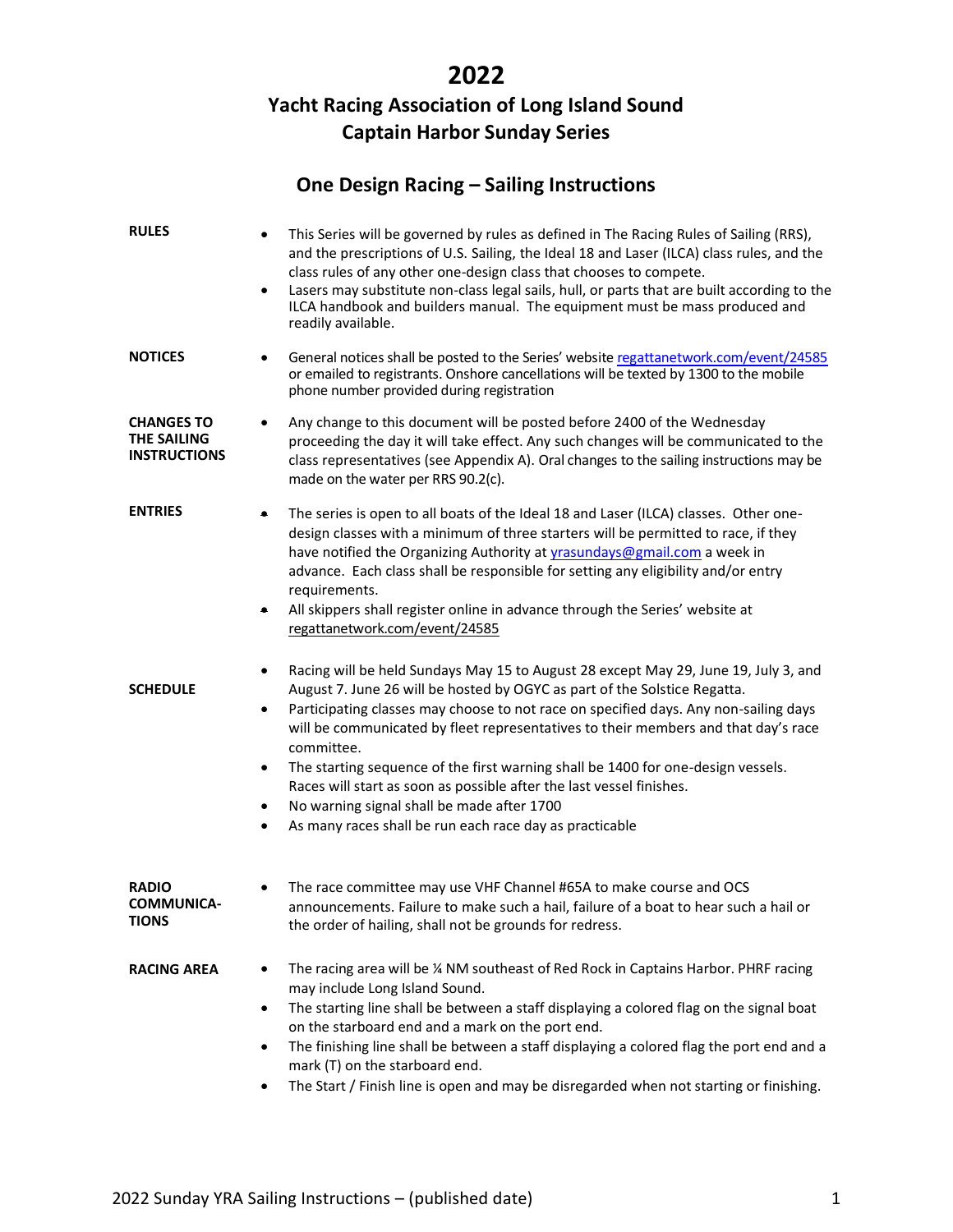| <b>STARTING</b><br><b>PROCEDURES</b>                            | A three minute sequence will be given per RRS Appendix U. Boats whose warning<br>٠<br>signal has not been made shall avoid the starting area during the starting sequence<br>for other races. Failure to do so can result in disqualification by the race committee<br>without a hearing.<br>A boat starting later than five minutes after her starting signal will not be scored.<br>$\bullet$<br>This changes rule A4.                                                                                                                                 |  |  |  |
|-----------------------------------------------------------------|----------------------------------------------------------------------------------------------------------------------------------------------------------------------------------------------------------------------------------------------------------------------------------------------------------------------------------------------------------------------------------------------------------------------------------------------------------------------------------------------------------------------------------------------------------|--|--|--|
| <b>CLASS FLAGS &amp;</b><br><b>NUMBER</b><br><b>ASSIGNMENTS</b> | Class flags / number: Ideal $18 - 1$ ; Lasers $- 2$ . Any additional classes shall be given a<br>$\bullet$<br>class flag/number assignment on the water.                                                                                                                                                                                                                                                                                                                                                                                                 |  |  |  |
| <b>COURSE AND</b><br><b>MARKS</b>                               | Courses will be announced orally and may be posted. Courses may reference<br>Appendix A.<br>All marks shall be left to port.<br>A boat that passes north of Red Rock buoy or New Foundland Reef buoy or south of<br>Hens and Chickens Can C-1A or Cormorant Reef Nun 4 shall be deemed to have not<br>sailed the course and may be protested by other boat. If observed having done so<br>by the race committee, such boat shall be disqualified without a hearing.                                                                                      |  |  |  |
| <b>TIME LIMIT</b>                                               | The time limit for the first boat to finish for any class is 45 minutes.<br>$\bullet$<br>Boats that fail to finish within ten minutes after the first boat in their class sails the<br>$\bullet$<br>course and finishes (the time limit window) will be scored time limit expired (TLE).<br>Boats scored TLE will be awarded a finish equal to the last boat in her class that<br>$\bullet$<br>finished within the time limit window made worse by two but not worse than DNF.<br>This changes rules 35, A4 and A5.                                      |  |  |  |
| <b>PENALTIES</b>                                                | The first two sentences of rule 44.1 are changed to: A boat may take a One-Turn<br>٠<br>Penalty when she may have broken a rule of Part 2 or rule 31 while racing.<br>However, when she may have broken a rule of Part 2 while in the zone around a<br>mark other than a starting mark, her penalty shall be a Two-Turns Penalty.<br>RRS Appendix V2, Penalty Taken After a Race applies whereby a boat may make a<br>٠<br>post-race penalty of 30% per rule 44.3(c) but shall not be taken after a protest<br>hearing involving the incident has begun. |  |  |  |
| <b>PROTESTS</b>                                                 | Boats shall announce their intention to protest as soon as possible at the end of the race<br>and repeat such announcements until acknowledged by the Race Committee.<br>Protests shall be in writing using a Protest Form, such as the one that can be found on<br>the Series website, photographed and emailed to yrasundays@gmail.com by 2000 of                                                                                                                                                                                                      |  |  |  |
|                                                                 | the race day<br>Per Appendix T, arbitration will be held prior to a protest hearing subject to the<br>$\bullet$<br>terms of the Section.<br>Hearings will be held at the Club of that day's race committee at 2000 on the<br>$\bullet$<br>Wednesday following unless the parties agree to an alternative time and/or date.                                                                                                                                                                                                                               |  |  |  |
| <b>SCORING</b>                                                  | Prior to the first warning on any race day, competitors shall check-in and receive<br>٠<br>acknowledgment from the Race Committee by providing the vessel number and/or<br>skipper name and club affiliation. Failure to check-in may result in the vessel not<br>being scored.<br>The Ideal 18 skipper of the first race shall check in with the Race Committee with<br>his/her first and last name. A second skipper on the same boat shall, by the end of                                                                                             |  |  |  |
|                                                                 | the race day, email yrasundays@gmail.com to provide the race numbers in which<br>he/she skippered                                                                                                                                                                                                                                                                                                                                                                                                                                                        |  |  |  |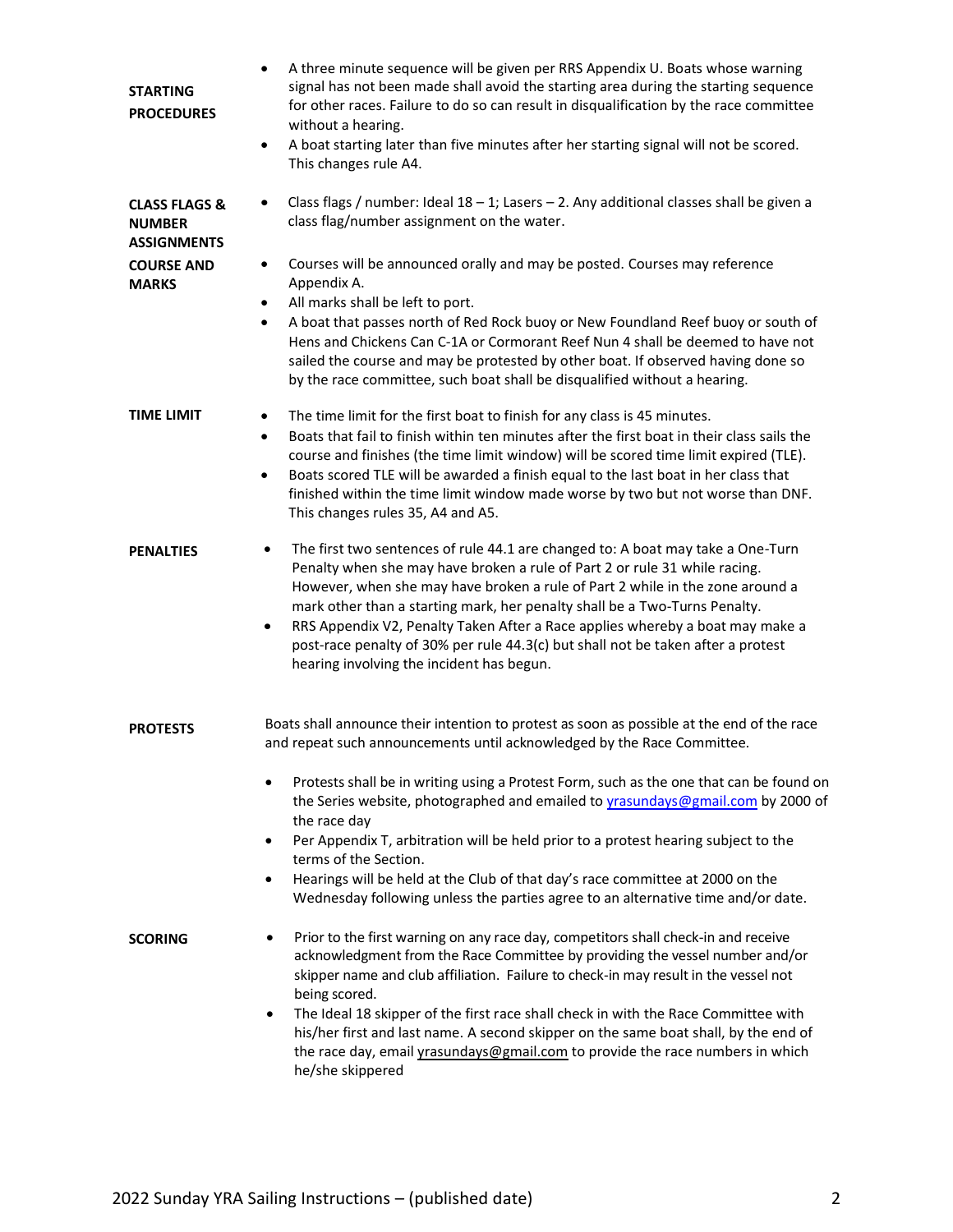| <b>QUALIFICATION</b>                                              | Skippers shall complete a race on 40% of the race days, rounded down to the<br>nearest whole number. A qualifying race day is a scheduled race day in which at<br>least one race is completed<br>YRA competitors shall maintain a current membership at<br>$\bullet$<br>YRALIS. Visit www.yralis.org for instructions                                                                                                  |                                                                                                                                      |                                                                                                                                                                                 |  |
|-------------------------------------------------------------------|------------------------------------------------------------------------------------------------------------------------------------------------------------------------------------------------------------------------------------------------------------------------------------------------------------------------------------------------------------------------------------------------------------------------|--------------------------------------------------------------------------------------------------------------------------------------|---------------------------------------------------------------------------------------------------------------------------------------------------------------------------------|--|
| <b>PRIZES</b>                                                     | YRA competitors in fleets with a sufficient number YRA member qualifiers will be<br>٠<br>awarded prizes by YRALIS<br>Most Improved, Most Participation Awards and qualification gifts will be presented<br>$\bullet$<br>at an awards dinner at RYC in the Fall<br>Additional prizes may be awarded by the individual fleets or participating Clubs.<br>$\bullet$<br>Contact your Club's Fleet Captain for more details |                                                                                                                                      |                                                                                                                                                                                 |  |
| <b>DISCLAIMER OF</b><br><b>LIABILITY</b>                          | The responsibility for a boat's decision to participate in a race or to<br>continue racing is hers alone. The organizing authorities will not accept any<br>liability for material damage or personal injury or death sustained in conjunction<br>with or prior to, during, or after the series.<br>Upon registering, skippers shall agree to a formal waiver.<br>٠                                                    |                                                                                                                                      |                                                                                                                                                                                 |  |
| <b>HOST CLUBS</b><br><b>CONTACTS AND</b><br><b>FLEET CAPTAINS</b> | <b>Belle Haven Club</b><br>Indian Harbor Yacht Club<br>Riverside Yacht Club<br>Old Greenwich Yacht Club<br><b>Greenwich Laser Racing</b><br><b>Protest Committee Chair</b><br>Scorekeeper                                                                                                                                                                                                                              | <b>Edward Nunes</b><br><b>Beth Forbes</b><br><b>Will Morrison</b><br>EJ Haskell<br><b>Steve Goode</b><br>Phil Zecher<br>Andrea Stone | nunesed@nyspi.columbia.edu<br>regatta@indianharboryc.com<br>wdmorrison@gmail.com<br>ejbouslough@gmail.com<br>goodesteven@yahoo.com<br>philip@zecher.org<br>yrasundays@gmail.com |  |
| <b>RACE COMMITTEE</b><br><b>ASSIGNMENTS</b>                       | May 15 - IHYC<br>May 22 - RYC<br>June 12 - IHYC<br>June 26 - OGYC (Solstice)                                                                                                                                                                                                                                                                                                                                           | July 10 - OGYC<br>July 17 - BHC<br>July 24 - OGYC<br>July 31 - RYC                                                                   | August 14 - RYC<br>August 21 - IHYC<br>Augusts 28 - BHC                                                                                                                         |  |

### **Important --- PRO Toolkit --- Important**

Get links to the scratch and scoring sheets, onshore cancellation procedure, everything you need [RegattaNetwork/event/24585](http://regattanetwork.com/event/24585)